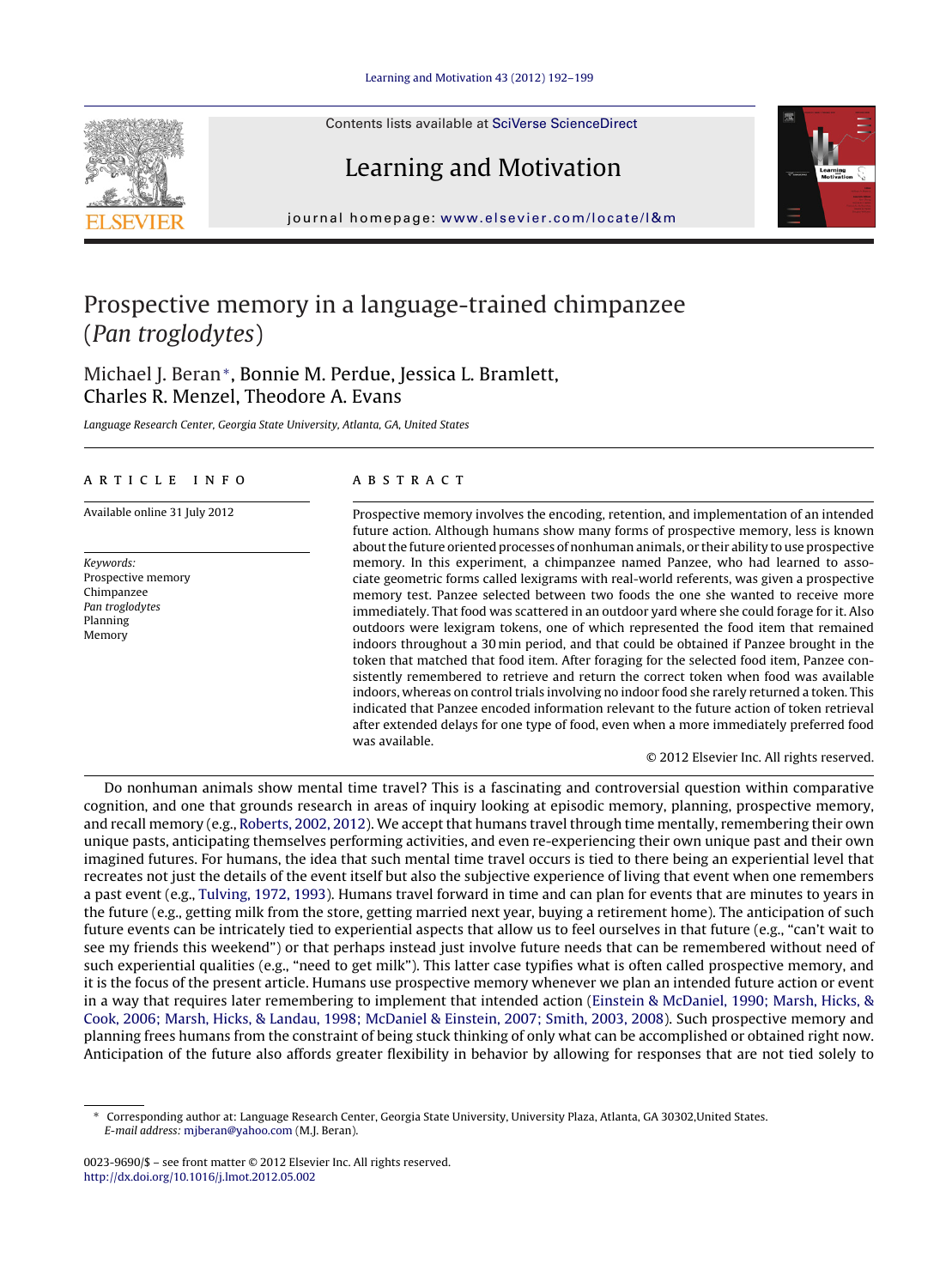present opportunity. Moreover, some have argued that accurate anticipation of the future may be even more advantageous than accurate memory of the past ([Suddendorf,](#page--1-0) [2006;](#page--1-0) [Suddendorf](#page--1-0) [&](#page--1-0) [Busby,](#page--1-0) [2003\).](#page--1-0)

Despite the potential evolutionary advantages of mental time travel, scientists have long reserved this notion for humans [\(Atance](#page--1-0) [&](#page--1-0) [O'Neill,](#page--1-0) [2001;](#page--1-0) [Köhler,](#page--1-0) [1925;](#page--1-0) [Premack,](#page--1-0) [2007;](#page--1-0) [Roberts,](#page--1-0) [2002;](#page--1-0) [Suddendorf](#page--1-0) [&](#page--1-0) [Corballis,](#page--1-0) [2007;](#page--1-0) [Tulving,](#page--1-0) [2005\).](#page--1-0) Indeed, Tulving argues that autonoetic awareness or self-knowing consciousness (assumed to be mediated by the episodic memory system) is required for mentally placing oneself forward in time and that it is a uniquely human ability. However, nonhuman animals (hereafter animals) may be capable of backward time travel, retrieving memories that are close to the episodic experiences of human memory (e.g., [Babb](#page--1-0) [&](#page--1-0) [Crystal,](#page--1-0) [2005;](#page--1-0) [Clayton](#page--1-0) [&](#page--1-0) [Dickinson,](#page--1-0) [1998,](#page--1-0) [1999;](#page--1-0) [Eacott,](#page--1-0) [Easton,](#page--1-0) [&](#page--1-0) [Zinkivskay,](#page--1-0) [2008;](#page--1-0) [Hampton,](#page--1-0) [Hampstead,](#page--1-0) [&](#page--1-0) [Murray,](#page--1-0) [2005;](#page--1-0) [Naqshbandi,](#page--1-0) [Feeney,](#page--1-0) [McKenzie,](#page--1-0) [&](#page--1-0) [Roberts,](#page--1-0) [2007;](#page--1-0) [Singer](#page--1-0) [&](#page--1-0) [Zentall,](#page--1-0) [2007;](#page--1-0) [Zentall,](#page--1-0) [2005;](#page--1-0) [Zentall,](#page--1-0) [Clement,](#page--1-0) [Bhatt,](#page--1-0) [&](#page--1-0) [Allen,](#page--1-0) [2001\).](#page--1-0) Animals also may plan or anticipate future events and outcomes, although it is unclear whether such plans involve mental time travel of the kind described above ([Chappell](#page--1-0) [&](#page--1-0) [Kacelnik,](#page--1-0) [2002;](#page--1-0) [Clayton,](#page--1-0) [Dally,](#page--1-0) [Gilbert,](#page--1-0) [&](#page--1-0) [Dickinson,](#page--1-0) [2005;](#page--1-0) [Mulcahy](#page--1-0) [&](#page--1-0) [Call,](#page--1-0) [2006;](#page--1-0) [Osvath](#page--1-0) [&](#page--1-0) [Osvath,](#page--1-0) [2008;](#page--1-0) [Zentall,](#page--1-0) [2006\),](#page--1-0) and some theorists have argued that the requirement for conscious re-experiencing of the event is an unfair component in defining mental time travel (for more discussion regarding the role of consciousness in mental time travel, see [Eacott](#page--1-0) [&](#page--1-0) [Easton,](#page--1-0) [2012\).](#page--1-0) However, even when scientists have credited some form of planning to animals, they often stipulate that such behavior is restricted to events or outcomes that are presently preferred and desired ([Suddendorf](#page--1-0) [&](#page--1-0) [Corballis,](#page--1-0) [2007\)](#page--1-0) or limited to situations that capitalize on innate behaviors such as food caching [\(Shettleworth,](#page--1-0) [2007\).](#page--1-0) This experiment attempted to go beyond such limitations and demonstrate components of future anticipation and planning in a chimpanzee (Pan troglodytes).

This is not an easy goal, as animals in laboratory tests often appear incapable of anticipating what they will need to do more than a few seconds or minutes later. For example, when given a choice between two sets of food items, long-tailed macaques (Macaca fascicularis) and chimpanzees did not choose amounts beyond those they could consume in the present, suggesting that they could not anticipate that they would be able to eat the excess food later [\(Silberberg,](#page--1-0) [Widholm,](#page--1-0) [Bresler,](#page--1-0) [Fujita,](#page--1-0) [&](#page--1-0) [Anderson,](#page--1-0) [1998\).](#page--1-0) In contrast, squirrel monkeys (Saimiri sciureus) did select the larger amount of food and consumed these large sets over extended time periods, indicating that choices were not the result of motivation to eat all items in the present time ([McKenzie,](#page--1-0) [Cherman,](#page--1-0) [Bird,](#page--1-0) [Naqshbandi,](#page--1-0) [&](#page--1-0) [Roberts,](#page--1-0) [2004\).](#page--1-0) In a subsequent study, [Naqshbandi](#page--1-0) [and](#page--1-0) [Roberts](#page--1-0) [\(2006\)](#page--1-0) gave rats (Rattus norvegicus) and squirrel monkeys the choice between large or small amounts of food when water was not available but was returned at a later time (earlier if the smaller amount was selected, but later if the larger amount was selected). Monkeys, but not rats, learned to choose the smaller amount as if anticipating a future state of being thirsty. However, this result was not replicated with rhesus monkeys (Macaca mulatta; [Paxton](#page--1-0) [&](#page--1-0) [Hampton,](#page--1-0) [2009\).](#page--1-0) In other contexts, rats do seem to show some representation of a future outcome. [Wilson](#page--1-0) [and](#page--1-0) [Crystal](#page--1-0) [\(2012\)](#page--1-0) reported that rats showed one of the hallmark effects of prospective memory which is a detrimental effect on other ongoing activity. Rats that had learned that a meal was delivered after a consistent interval showed decreasing sensitivity in their ongoing judgments of time in a temporal judgment test, whereas rats that had no experience with this post-task meal showed no such detriment. This suggested that the rats were exhibiting time-based prospective memory, as evidenced by detrimental effects on the ongoing activity (see also [Crystal,](#page--1-0) [2012,](#page--1-0) for more detailed information about this research with rats).

There are other kinds of tests where one might interpret the behaviors of animals as acting upon some sense of what can occur in the future versus in the present. This may be the case for tests of self-control (e.g., [Beran,](#page--1-0) [2002;](#page--1-0) [Beran](#page--1-0) [&](#page--1-0) [Evans,](#page--1-0) [2006;](#page--1-0) [Beran,](#page--1-0) [Savage-Rumbaugh,](#page--1-0) [Pate,](#page--1-0) [&](#page--1-0) [Rumbaugh,](#page--1-0) [1999;](#page--1-0) [Dufour,](#page--1-0) [Pele,](#page--1-0) [Sterck,](#page--1-0) & [Thierry,](#page--1-0) [2007;](#page--1-0) [Evans](#page--1-0) & Westergaard, [2006;](#page--1-0) [Grosch](#page--1-0) [&](#page--1-0) [Neuringer,](#page--1-0) [1981;](#page--1-0) [Roberts,](#page--1-0) [2002;](#page--1-0) [Rosati,](#page--1-0) [Stevens,](#page--1-0) [Hare,](#page--1-0) [&](#page--1-0) [Hauser,](#page--1-0) [2006;](#page--1-0) [Stevens,](#page--1-0) [Hallinan,](#page--1-0) [&](#page--1-0) [Hauser,](#page--1-0) [2005;](#page--1-0) [Stevens,](#page--1-0) [Rosati,](#page--1-0) [Ross,](#page--1-0) [&](#page--1-0) [Hauser,](#page--1-0) [2005\).](#page--1-0) However, one must be cautious about this interpretation because they could instead be responding on the basis of simple associations between delay and large reward versus no delay and small reward rather than anticipating its future delivery.

Although it remains unclear whether animals are capable of complex planning akin to that seen in humans (i.e., planning that requires mental time travel; [Roberts,](#page--1-0) [2002\),](#page--1-0) evidence for other forms of planning in animals has accumulated in recent years (see [Roberts,](#page--1-0) [2012\).](#page--1-0) When wild chimpanzees transport rocks to a distant site with nuts to perform nut cracking ([Boesch](#page--1-0) [&](#page--1-0) [Boesch,](#page--1-0) [1984\),](#page--1-0) this would seem to imply that the animals had the goal of cracking the nuts but could not presently do that, and so implemented the responses necessary to make that possible once rocks were brought near to the nuts. Non-primate species also show this behavior. [Chappell](#page--1-0) [and](#page--1-0) [Kacelnik](#page--1-0) [\(2002\)](#page--1-0) reported that crows (Corvus moneduloides) chose appropriate tools in anticipation of future food retrieval. Planning in animals also is not limited to tool selection, as chimpanzees and pigeons (Colombia livia) appeared to plan sequences of responses during computerized tasks (e.g., [Beran,](#page--1-0) [Pate,](#page--1-0) [Washburn,](#page--1-0) [&](#page--1-0) [Rumbaugh,](#page--1-0) [2004;](#page--1-0) [Biro](#page--1-0) [&](#page--1-0) [Matsuzawa,](#page--1-0) [1999;](#page--1-0) [Menzel](#page--1-0) [&](#page--1-0) [Menzel,](#page--1-0) [2007;](#page--1-0) [Miyata](#page--1-0) [&](#page--1-0) [Fujita,](#page--1-0) [2008;](#page--1-0) [Scarf](#page--1-0) [&](#page--1-0) [Colombo,](#page--1-0) [2010\).](#page--1-0) These are just a few examples of apparent planning behavior where animals are motivated to obtain something they cannot get unless they perform an action (or sequence of actions) to obtain in the future that otherwise unattainable goal.

Despite this evidence, some have argued that planning in animals is limited to situations in which motivation at the time of the planned behavior (i.e., the present) matches that at the time of the later implemented response (i.e., the future) [\(Bischof,](#page--1-0) [1978;](#page--1-0) [Roberts,](#page--1-0) [2002;](#page--1-0) [Suddendorf](#page--1-0) [&](#page--1-0) [Corballis,](#page--1-0) [2007;](#page--1-0) [Tulving,](#page--1-0) [2005\).](#page--1-0) The Bischof–Köhler hypothesis states that animals cannot plan for future rewards that are not presently desired. As such, they cannot truly travel through time and represent a future reality or motivational state that differs from the present one. This restriction, if true, would mean that the human capacity for mental time travel relies on mechanisms that are unique to our species. This uniqueness could result from many factors, including language. Further, mentaltime travel may require, and may be indicative of, other sophisticated cognitive capacities including self-awareness, metacognition,theory of mind, perspective-taking, and imagination [\(Hesslow,](#page--1-0)